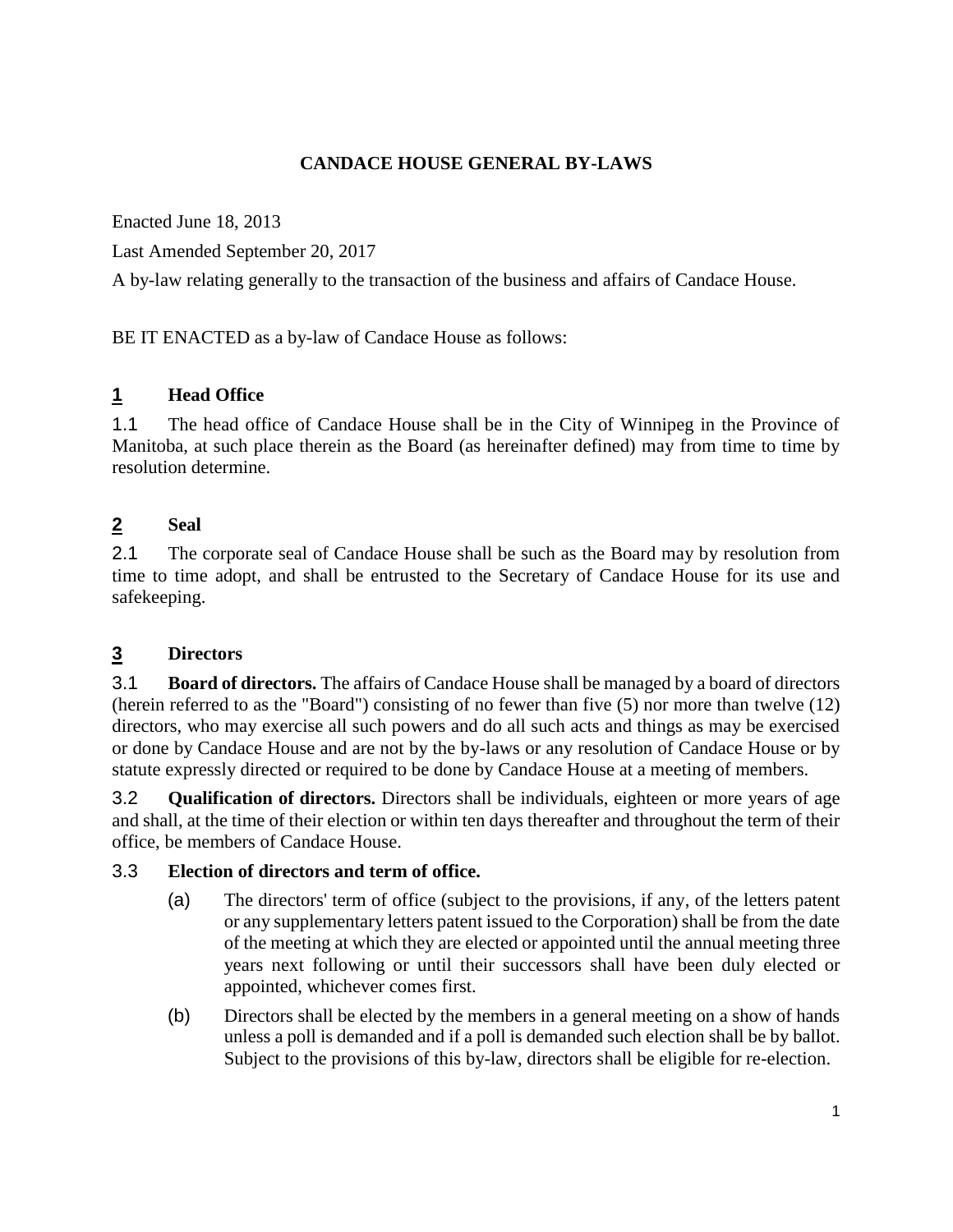- (c) The outgoing Board shall fix, to a number not to exceed the maximum number set forth in article 3.01, the maximum number of directors who may be appointed for the term immediately following.
- (d) From time to time in the event of any vacancy however caused occurring in the Board (except through an increase in the number of directors), such vacancy may, as long as there is a quorum of directors then in office, be filled by the directors if they shall see fit to do so; otherwise, such vacancy may be filled at the next meeting of members; and any director appointed or elected to fill any such vacancy shall hold office for the unexpired term of the director who ceased to be a director and who caused such vacancy.
- 3.4 **Vacation of office.** A person ceases to be a director of Candace House:
	- (a) if he or she becomes a bankrupt or is declared insolvent;
	- (b) if he or she is found by a court to be mentally incompetent or of unsound mind;
	- (c) if by notice in writing to the Secretary of Candace House he or she resigns his office;
	- (d) if he or she ceases to be a member of Candace House; or
	- (e) if he or she dies.
	- (f) if he or she fails to attend three consecutive meetings without notice.

3.5 **Removal of directors.** The members of Candace House may, by resolution passed by at least two-thirds of the votes cast at a general meeting of which notice specifying the intention to pass such resolution has been given, remove any director before the expiration of his or her term of office and may, by majority of the votes cast at such meeting, elect any member in his or her stead for the remainder of his or her term.

3.6 **Remuneration of directors.** The directors of Candace House shall serve without remuneration and no director shall directly or indirectly receive any profit from his position as such; provided that a director may be paid reasonable expenses incurred by him in the performance of his or her duties.

#### **4 Meetings of Directors**

#### 4.1 **Place of meeting and notice.**

- (a) Meetings of the Board may be held either at the head office of Candace House or at any place within Canada. A meeting of the Board may be convened by the President or any two directors at any time and the Secretary by direction of the President or any two directors shall convene a meeting of directors.
- (b) Notice of any meeting of the Board shall be delivered or mailed or sent by telecopier or otherwise communicated to each director not less than seven days if mailed and not less than two days if delivered, sent by telecopier or otherwise communicated (exclusive of the day on which the notice is delivered or mailed or sent by telecopier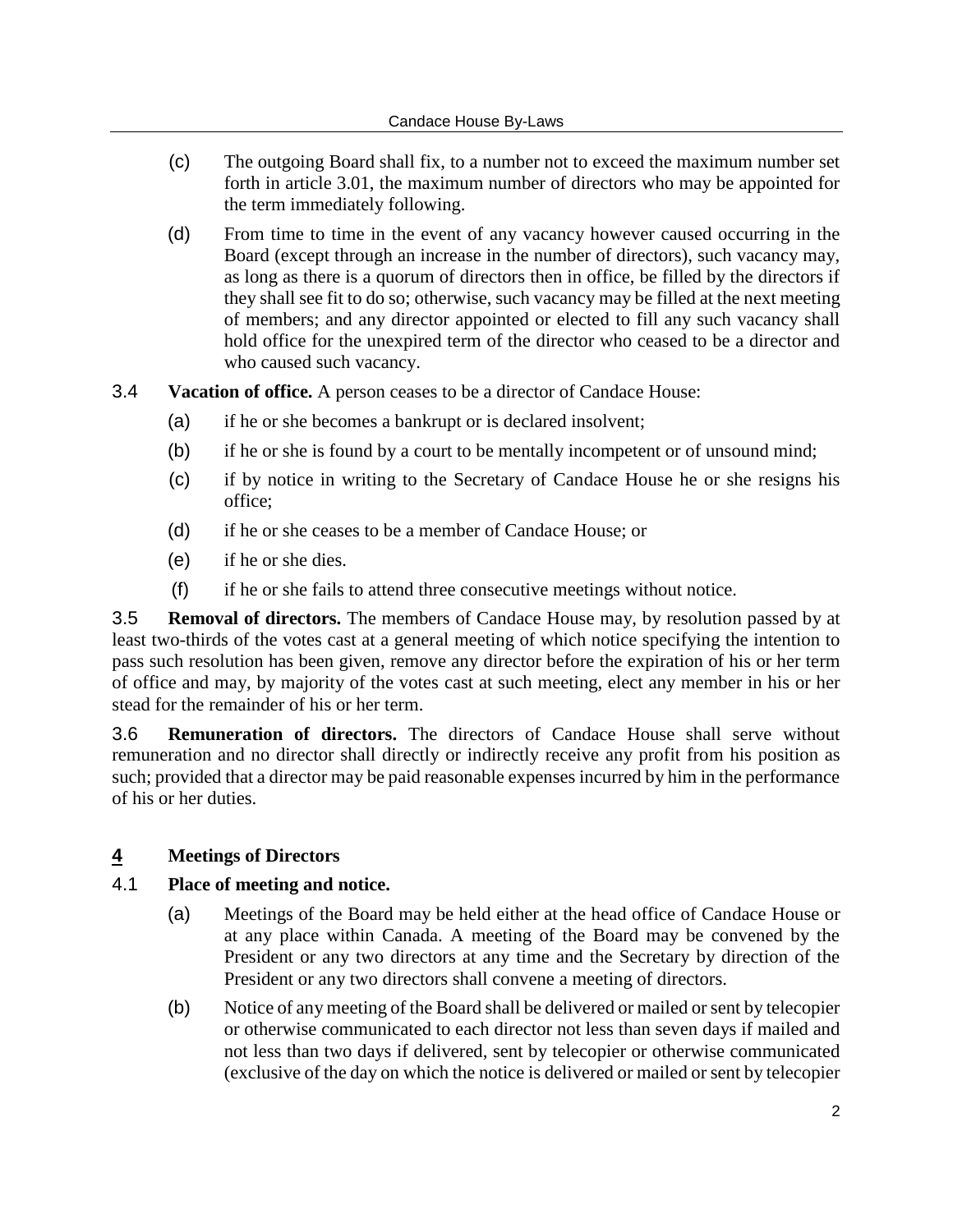or otherwise communicated but inclusive of the day for which notice is given) before the meeting is to take place; provided always that meetings of the Board may be held at any time without formal notice if all the directors are present or those absent have waived notice or have signified their assent in writing to such meeting being held in their absence. Notice of any meeting or any irregularity in any meeting or in the notice thereof may be waived by any director.

(c) For the first meeting of the Board to be held immediately following the election of directors at an annual or general meeting of the members or for a meeting of the Board at which a director is appointed to fill a vacancy in the Board, no notice of such meeting need be given to the director or directors so elected or appointed in order for the meeting to be duly constituted, provided that a quorum of the directors is present.

4.2 **Chairperson.** The President shall serve as a Chairperson of the Board who shall, when present, preside at all meetings of the Board and of the members. In the absence of the Chairperson of the Board at a meeting of the Board, the directors present shall choose one of their number to be Chairperson of the meeting.

4.3 **Quorum.** A quorum at any meeting of the Board shall be the presence in person of at least one-half of the directors.

#### 4.4 **Voting.**

- (a) Questions arising at any meeting of the Board shall be decided by a majority of votes. In case of an equality of votes, the Chairperson of the meeting, in addition to his or her original vote, shall have a second or casting vote.
- (b) At any meeting unless a poll is demanded, a declaration by the Chairperson that a resolution has been carried or carried unanimously or by a particular majority or lost or not carried by a particular majority shall be conclusive evidence of the fact without proof of the number or proportion of votes recorded in favour of or against the motion.

#### **5 Officers**

5.1 **Officers.** The Board shall annually or as often as may be required, appoint a President, one or more Vice-Presidents and a Secretary and if deemed advisable may appoint annually or as often as may be required a Treasurer and one or more Assistant Secretaries. The offices of Secretary and Treasurer may, in the discretion of the Board, be held by the same person who may but need not be known as the Secretary/Treasurer. The Immediate Past President shall also serve as an officer of Candace House. A Board position shall always be held by a member of, or appointee of, Candace Derksen's family. The Board may appoint such other officers and agents as it shall deem necessary who shall have such authority and shall perform such duties as may from time to time be prescribed by the Board. The Executive Director shall be an officer of Candace House.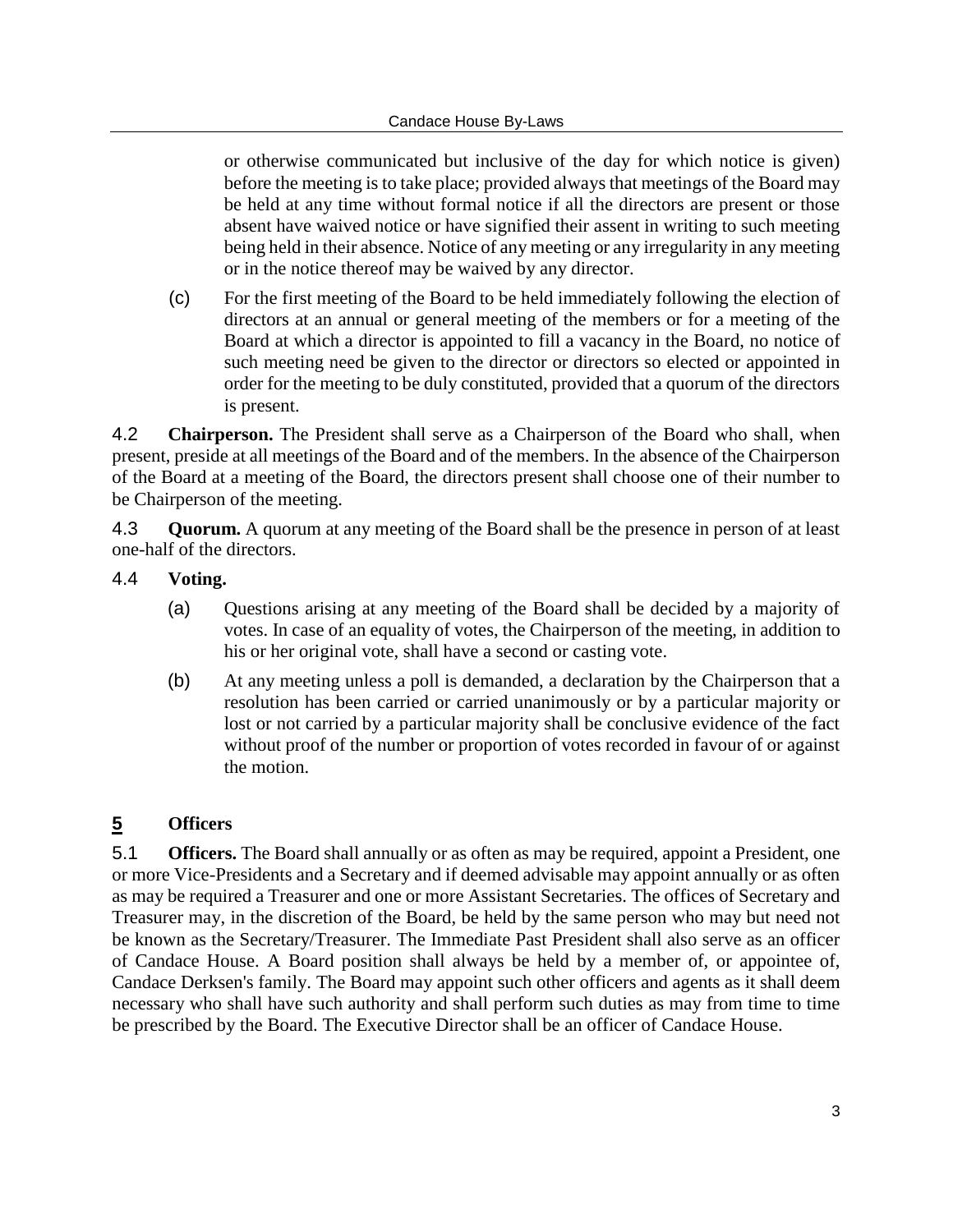5.2 **Removal of officers.** All officers, in the absence of agreement to the contrary, shall be subject to removal by resolution of the Board at any time with or without cause.

5.3 **Delegation of duties of officers.** In the case of absence or inability to act of the President, a Vice-President or any other officer of Candace House, or for any other reason that the directors may deem sufficient, the directors may delegate all or any of the powers of such officer to any other officer or to any director for the time being.

5.4 **President.** From time to time the Board shall elect from among its members a President of the Board. The President of the Board shall, when present, preside at all meetings of the Board and of the members. In the absence of the President of the Board at a meeting of the Board, the directors present shall choose one of their number to be President of the meeting.

## 5.5 **Executive Director.**

- (a) From time to time the Board shall hire an Executive Director who shall be responsible to the Board for the co-ordination of all affairs of Candace House and who shall be an officer of Candace House. In all matters affecting Candace House, the Executive Director shall be deemed to be an agent of Candace House acting under the authority and at the express intention and express direction of the Board or any committee thereof, as the case may be. The Executive Director shall sign such contracts, documents or instruments in writing as require his or her signature.
- (b) In addition to any other authority or duties conferred by direction of the Board, the Executive Director shall exercise general supervision over:
	- (i) the selection, employment, supervision and discharge of all employees;
	- (ii) the preparation and submission of such reports and statements as the Board may from time to time direct be prepared and submitted to the Board, to any director or officer of Candace House or to any meeting of the members of Candace House;
	- (iii) the preparation of the annual budget for Candace House, showing expected revenues and expenditures;
	- (iv) the safe keeping and good state of repair of all physical properties of Candace House; and
	- (v) such matters as the Board may from time to time direct.

5.6 **Immediate Past President.** The Immediate Past President shall chair the Nominating Committee, serve as a member of the Executive Committee and perform other duties as may be assigned by the Board.

5.7 **Vice-President.** The Vice-President or, if more than one, the Vice-Presidents in order of seniority, shall be vested with all the powers and shall perform all the duties of the President in the absence or inability or refusal to act of the President. The Vice-President or, if more than one, Vice-Presidents, shall sign such contracts, documents or instruments in writing as require his, her or their signatures and shall have such other powers and duties as may from time to time be assigned to him, her or them by the Board.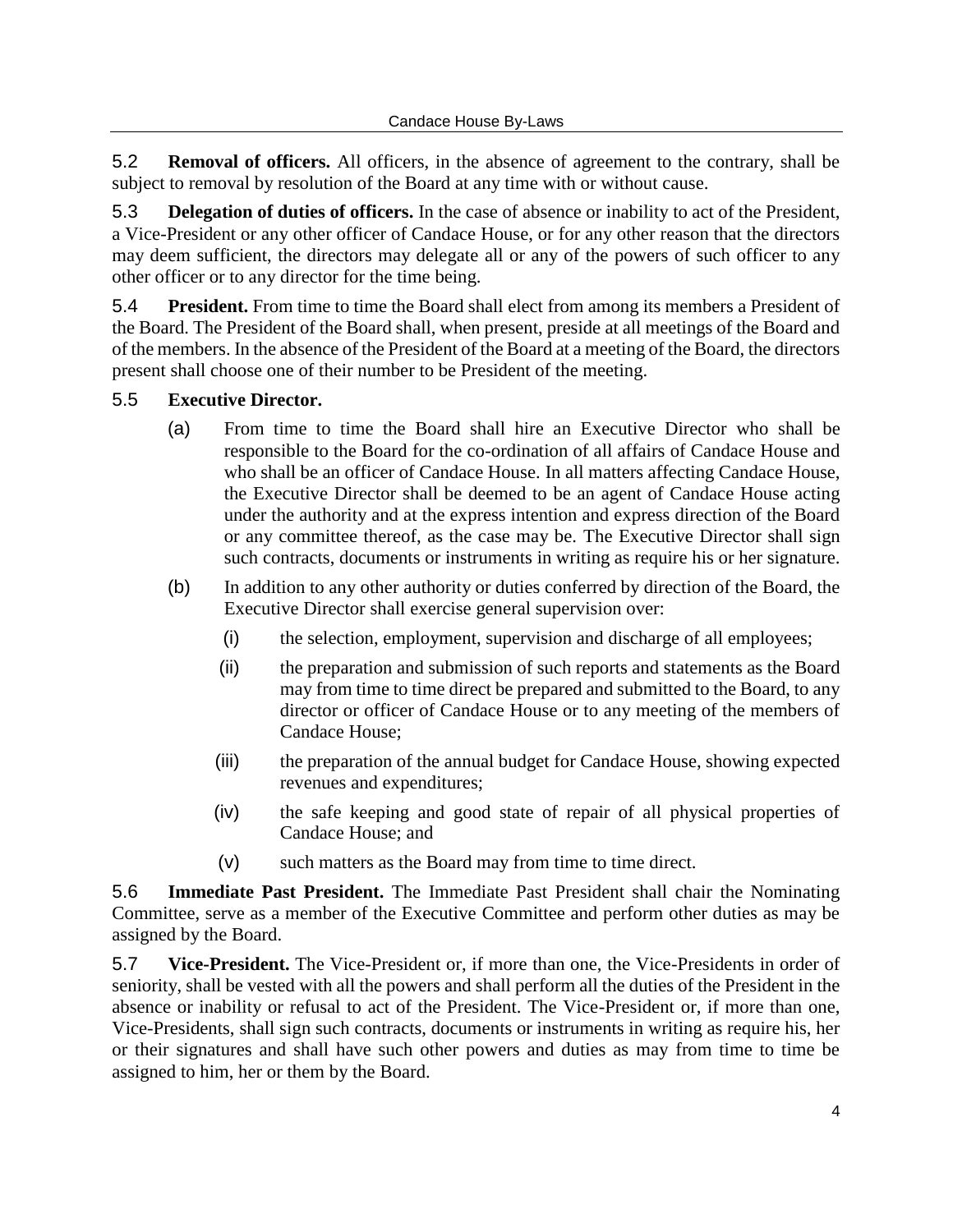5.8 **Secretary.** Subject to the provisions of any resolution of the Board, the Secretary shall, when present, act as secretary of all meetings of directors and members, shall have charge of the minute books of Candace House and the documents and registers referred to in s. 109 of the Canada Corporations Act, R.S.C. 1970, c. C-32. The Secretary shall sign such contracts, documents or instruments in writing as require his or her signature and shall have such other powers and duties as may from time to time be assigned to him or her by the Board or as are incident to his or her office.

5.9 **Treasurer.** Subject to the provisions of any resolution of the Board, the Treasurer shall have the care and custody of all the funds and securities of Candace House and shall deposit the same in the name of Candace House in such bank or banks or with such depositary or depositaries as the Board may direct. The Treasurer shall sign such contracts, documents or instruments in writing as require his or her signature and shall have such other powers and duties as may from time to time be assigned to him or her by the Board or as are incident to his or her office. The Treasurer may be required to give such bond for the faithful performance of his or her duties as the Board in their uncontrolled discretion may require, but no director shall be liable for failure to require any bond or for the insufficiency of any bond or for any loss by reason of the failure of Candace House to receive any indemnity thereby provided.

5.10 **Vacancies.** If the office of the President, Vice-President, Secretary or Treasurer, shall be or become vacant by reason of death, resignation, disqualification or otherwise, the directors may elect or appoint an officer to fill such vacancy.

# **6 Committees**

6.1 The Board may from time to time constitute such committees as it deems necessary to assist the directors in carrying on the affairs of Candace House and shall prescribe the duties of any such committees.

# **7 Indemnities to Directors, Officers and Others**

7.1 Every director or officer of Candace House or any other person who has undertaken or is about to undertake any liability on behalf of Candace House and his or her heirs, executors and administrators, and estate and effects, respectively, shall from time to time and at all times, be indemnified and saved harmless out of the funds of Candace House, from and against,

- (a) all costs, charges and expenses whatsoever which such director, officer or other person sustains or incurs in or about any action, suit or proceeding that is brought, commenced or prosecuted against him, for or in respect of any act, deed, matter or thing whatsoever made, done or permitted by him or her, in or about the execution of the duties of his or her office; and
- (b) all other costs, charges and expenses that he or she sustains or incurs in or about or in relation to the affairs thereof, except such costs, charges or expenses as are occasioned by his or her own willful neglect or default.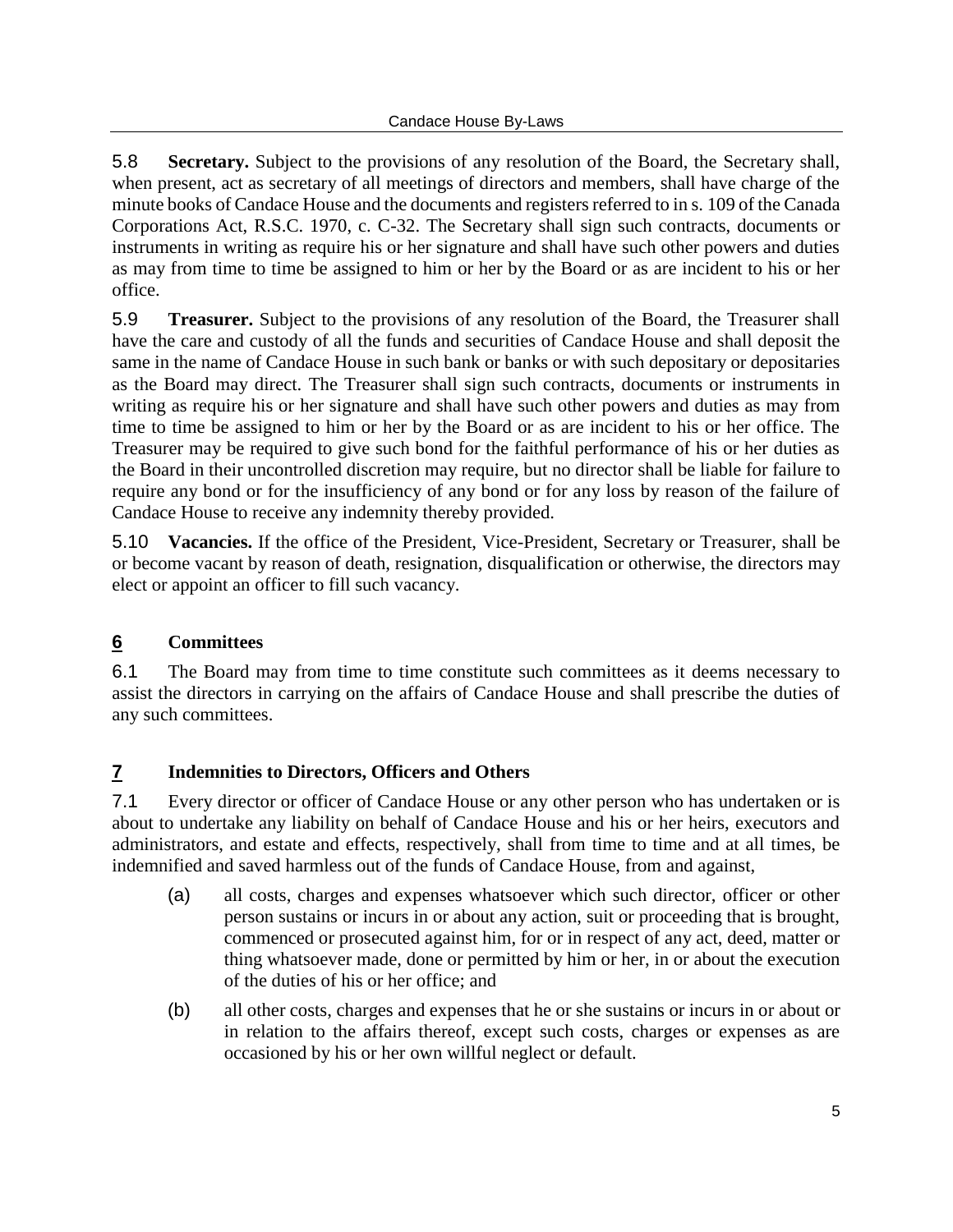## **8 For the Protection of Directors and Officers**

8.1 No director or officer for the time being of Candace House shall be liable for the acts, receipts, neglects or defaults of any other director or officer or employee or for any loss, damage or expense happening to Candace House through the insufficiency or deficiency of title to any property acquired by order of the Board or for or on behalf of Candace House or for the insufficiency or deficiency of any security in or upon which any of the moneys of or belonging to Candace House shall be placed out or invested or for any loss or damage arising from the bankruptcy, insolvency or tortious act of any person, firm or company with whom or which any moneys, securities or effects shall be lodged or deposited or for any other loss, damage or misfortune whatever which may happen in the execution of the duties of such director's or officer's respective office or trust or in relation thereto unless the same shall happen by or through such director's or officer's own wrongful and wilful act or through his or her own wrongful and wilful neglect or default.

# **9 Membership**

9.1 **Qualification.** The members of Candace House shall be those persons who are from time to time enrolled as members of Candace House at its head office. There shall be maintained at the head office of Candace House a list of members in good standing enrolled at such office. Save as otherwise expressly herein provided, the fee for membership in Candace House, for each class of member (as hereinafter provided for), shall be such sum per annum as may be fixed from time to time by the members.

9.2 **Classes of membership.** There shall be two classes of membership in Candace House, namely:

- (a) Individual Members;
- (b) Group Members

#### 9.3 **Individual Members.**

- (a) Any individual who has complied with the conditions set out herein and who has paid the Individual Membership fee shall be a member;
- (b) Individual members may withdraw from the Corporation by delivering to the Corporation a written resignation.

#### 9.4 **Group Members.**

- (a) Any community organization and/or business who has complied with the conditions set out herein and who has paid the fee is eligible for Group Membership upon approval of the Board of Directors;
- (b) Group Members may withdraw from Candace House by delivering to the Corporation a written resignation.

9.5 **Termination of membership.** The membership of any member shall be automatically terminated if such member fails to pay any fee within sixty days after it is due. Such termination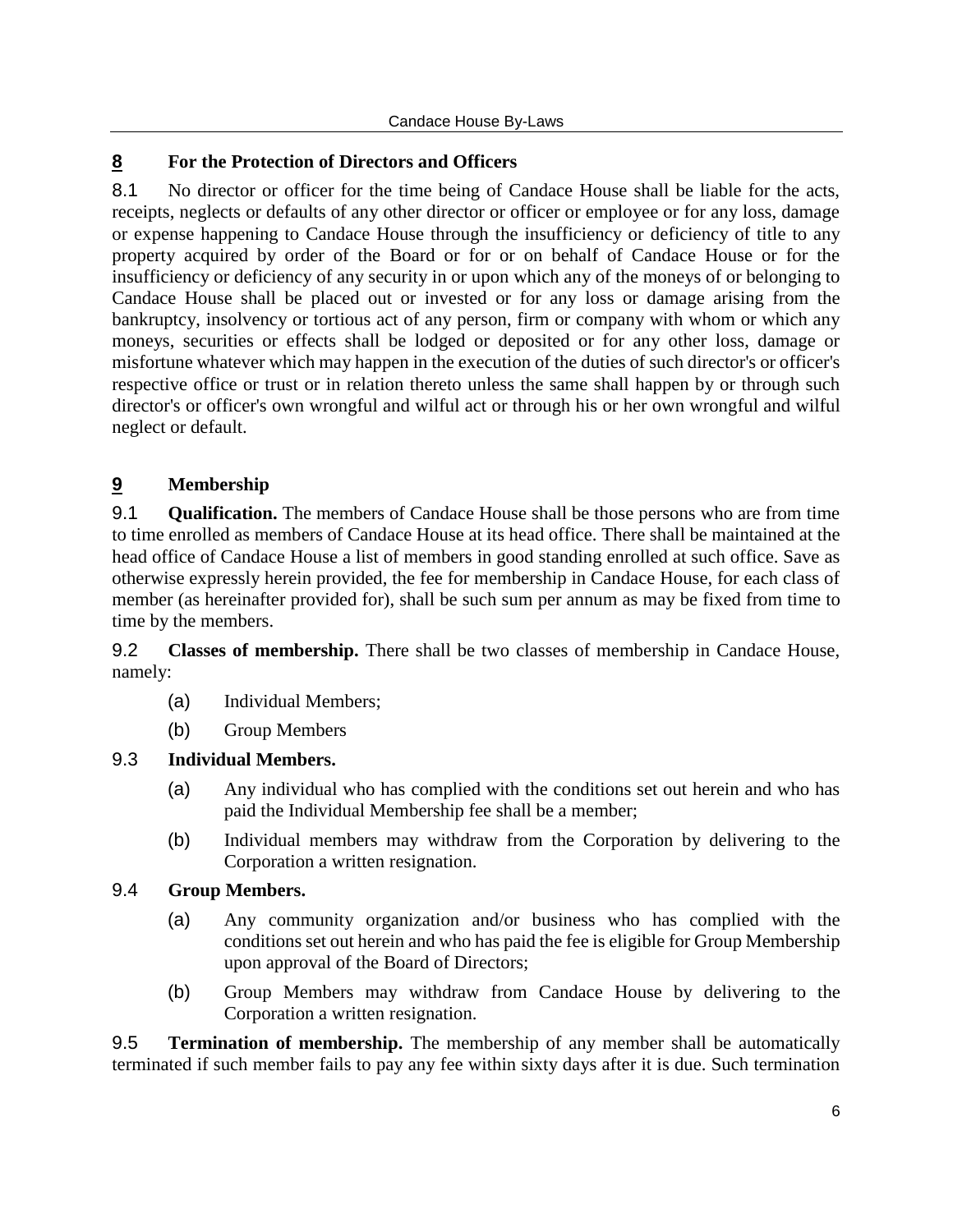of membership shall not prejudice the member's right to apply for re-admission. The Board may, by a resolution passed by a two-thirds majority vote, terminate any membership for just cause, provided, however, that the membership of any director of Candace House shall not be terminated unless such director has first been removed as a director of Candace House pursuant to Section 3.05 of this By-law.

9.6 **Resignation.** Any member of Candace House may resign as a member of Candace House by letter addressed to the Secretary of Candace House at the head office of Candace House. The Board may, by resolution passed by a majority vote, request any member to resign.

#### 9.7 **Membership Fees.**

(a) The fee for Individual and Group Membership shall be set each year by the vote of the members at the annual general meeting;

#### **10 Meetings of Members**

10.1 **Annual meetings.** Candace House shall hold an annual meeting of its members not later than eighteen months after its incorporation and subsequently not more than fifteen months after the holding of the last preceding annual meeting. The annual meeting of the members shall be held at the head office of Candace House, or such other place within Canada, on such day in each year and at such time as the Board may by resolution determine. At annual meetings there shall be presented a report of the directors of the affairs of Candace House for the previous year, a financial statement of Candace House, the auditor's report and such other information or reports relating to Candace House's affairs as the directors may determine.

10.2 **General meetings.** Other meetings of the members (to be known as "general meetings") may be convened by order of the President or by the Board to be held at any date and time and at any place within Canada. In addition, the President shall call a general meeting of the members upon receipt of a written requisition to do so of not less than 5% of the members entitled to vote at such meeting.

10.3 **Notice.** A printed, written or typewritten notice stating the day, time and place of a meeting of the members and the general nature of the business to be transacted shall be served by sending such notice to each member of such meeting and to the auditor of Candace House through the post in a prepaid wrapper or letter not less than twenty one days nor more than fifty days (exclusive of the day of mailing but including the day for which notice is given) before the date of every meeting directed to such address of each such member and of the auditor as appears on the books of Candace House, or if no address is given therein, then to the last address of each such member or auditor known to the Secretary; provided always that a meeting of members may be held for any purpose at any date and time and at any place within Canada without notice if all the members are present in person at the meeting or if all the absent members shall have signified their assent in writing to such meeting being held in their absence. Notice of any meeting or any irregularity in any meeting or in the notice thereof may be waived by any member or by the auditor of Candace House.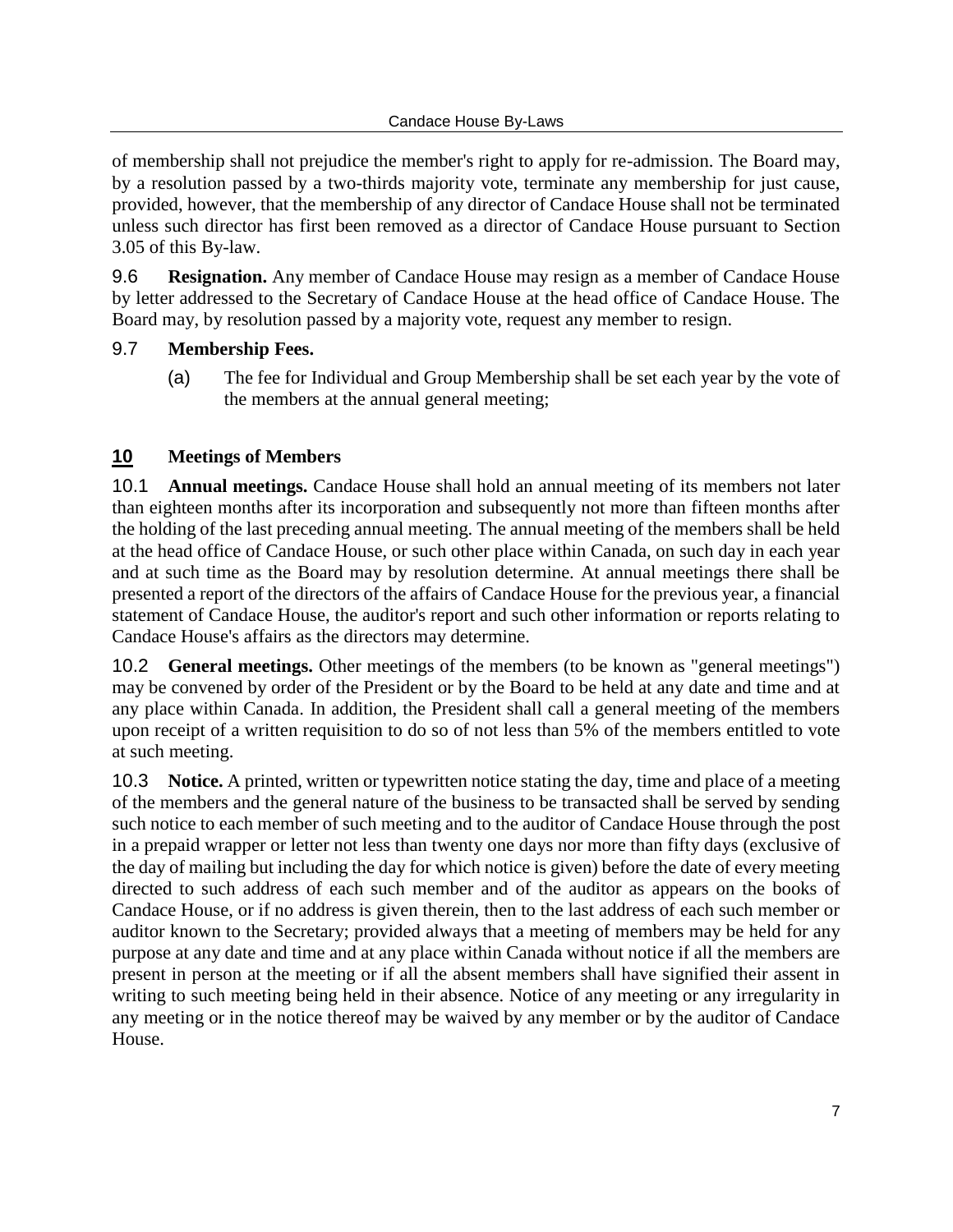10.4 **Omission of notice.** The accidental omission to give notice of any meeting or the nonreceipt of any notice by any member or by the auditor of Candace House shall not invalidate any resolution passed or any proceedings taken at any meeting of members.

10.5 **Contents of notice.** Notice of any meeting of members shall include a statement of the right of such member to appoint a proxy, who need not be a member, to exercise the same voting rights that the member appointing such proxy would be entitled to exercise if present at the meeting. The notice of such meeting shall contain sufficient information concerning such business to permit the member to form a reasoned judgment on the decision to be taken.

10.6 **Proxies.** At any meeting of members, a proxy duly and sufficiently appointed by a member shall be entitled to exercise, subject to any restrictions expressed in the instrument appointing such proxy, the same voting rights that the member appointing him or her would be entitled to exercise if present at the meeting. A proxy need not be a member of Candace House.

10.7 **Chairperson.** In the absence of the President of the Board, the members present at any meeting of members shall choose another director to act as Chairperson of the meeting and if no director is present or if all the directors present decline to act as Chairperson, the members present shall choose one of their number to be Chairperson of the meeting.

## 10.8 **Voting.**

- (a) Every question submitted to any meeting of members shall be decided by a majority of votes given on a show of hands unless otherwise specifically provided by statute or by these by-laws. In case of an equality of votes, the Chairperson of the meeting shall have, both on a show of hands and on a poll, have a second or casting vote. Each member shall be entitled to one vote if present at a meeting in person or by proxy.
- (b) At any meeting, unless a poll is demanded, a declaration by the Chairperson that a resolution has been carried or carried unanimously or by a particular majority or lost or not carried by a particular majority shall be conclusive evidence of the fact without proof of the number or proportion of votes recorded in favour of or against the motion.

10.9 **Polls.** If at any meeting a poll is demanded on the election of a Chairperson or on the question of adjournment, it shall be taken forthwith without adjournment. If a poll is demanded on any other question it shall be taken in such manner and either at once or later at the meeting or after adjournment as the Chairperson directs. The result of a poll shall be deemed to be the resolution of the meeting at which the poll was demanded. A demand for a poll may be withdrawn.

10.10 **Quorum.** A quorum for the transaction of business at any meeting of members shall consist of at least one-half of the Directors present in person or represented by proxy.

# **11 Enactment, Repeal and Amendment of By-Laws**

11.1 By-laws of Candace House may be enacted, and the by-laws of Candace House repealed or amended, by by-law enacted by a majority of the Board at a meeting of the Board and sanctioned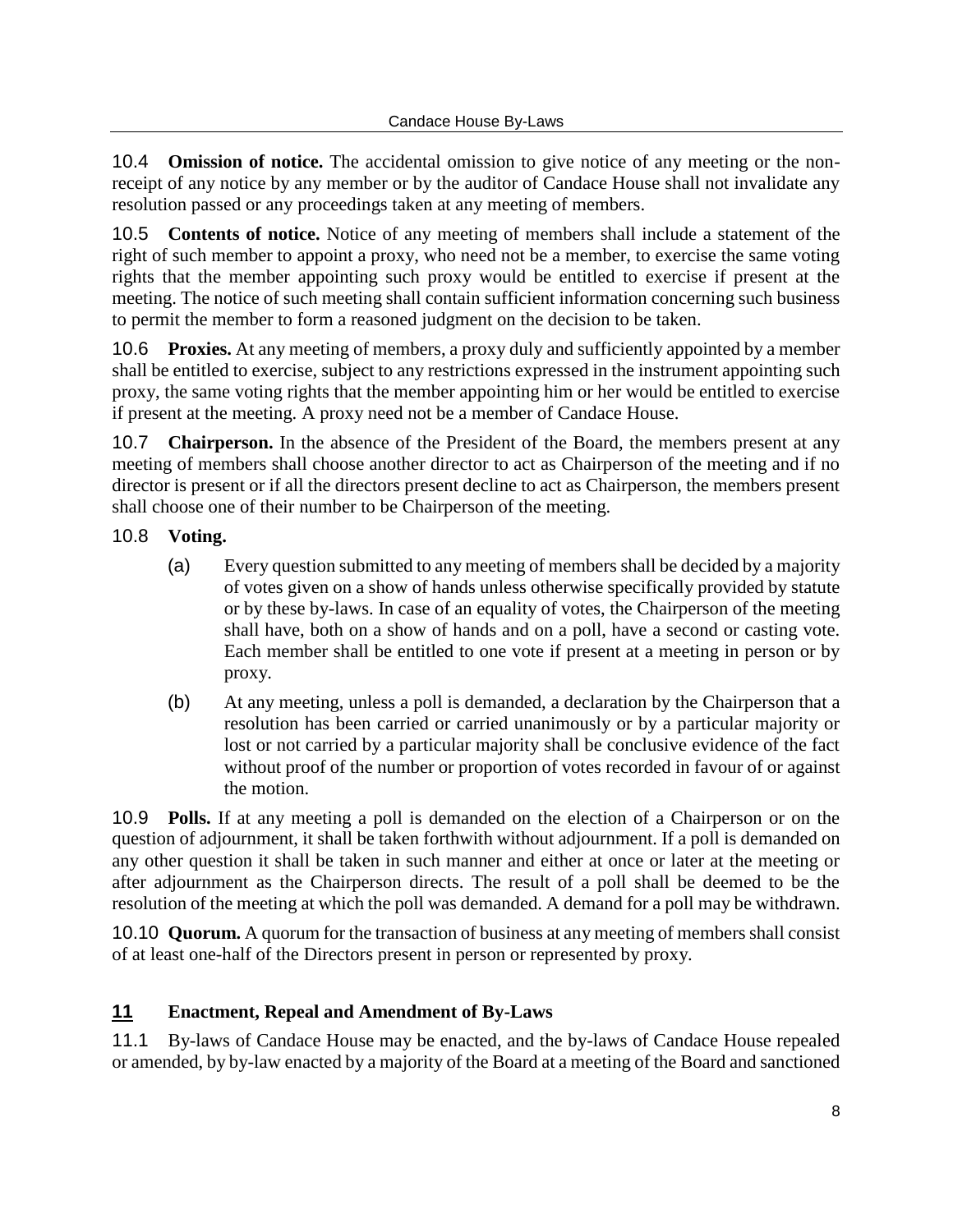by an affirmative vote of a majority of the members at a meeting of members duly called for the purpose of considering such by-law.

(a) Notice of any by-law to be sanctioned at an annual or general meeting of members (including a by-law which amends or repeals an existing by-law) shall be sent to every member of Candace House with the notice of such meeting.

# **12 Auditors**

12.1 The members shall at each annual meeting appoint an auditor to audit the accounts of Candace House to hold office until the next annual meeting provided that the directors may fill any casual vacancy in the office of the auditor. The remuneration of the auditor shall be fixed from time to time by the Board.

# **13 Notices**

13.1 **Service.** Any notice to be given to any member or director or auditor shall be served by sending it via electronic mail, through the mail in a prepaid envelope or wrapper addressed to such member, director or auditor at his or her address as the same appears in the books of Candace House or, if no address be given therein, then to the last address of such member, director or auditor known to the Secretary of Candace House. With respect to every notice sent by electronic mail, it shall be sufficient that an electronic receipt is provided; or by mail, it shall be sufficient to prove that the envelope or wrapper containing the notice was properly addressed and put into a Post Office or into a Post Office letter box.

13.2 **Signatures to notices.** The signature to any notice may be written, stamped, typewritten or printed or partly written, stamped, typewritten or printed.

13.3 **Computation of time.** Where a given number of days notice or notice extending over any period is required to be given, the day of service or posting of the notice shall, unless it is otherwise provided herein, be counted in such number of days or other period.

13.4 **Proof of service.** A certificate of the President, a Vice-President, the Secretary or the Treasurer or of any other officer of Candace House in office at the time of the making of the certificate as to facts in relation to the mailing or delivery of any notice to any member, director, officer or auditor or publication of any notice shall be conclusive evidence thereof and shall be binding on every member, director, officer or auditor of Candace House, as the case may be.

# **14 Cheques, Drafts, Notes, etc.**

14.1 All cheques, drafts or orders for the payment of money and all notes and acceptances and bills of exchange shall be signed by the Executive Director and one other officer, or if he/she is unavailable by any two officers of Candace House, and in such manner as the Board may from time to time designate by resolution.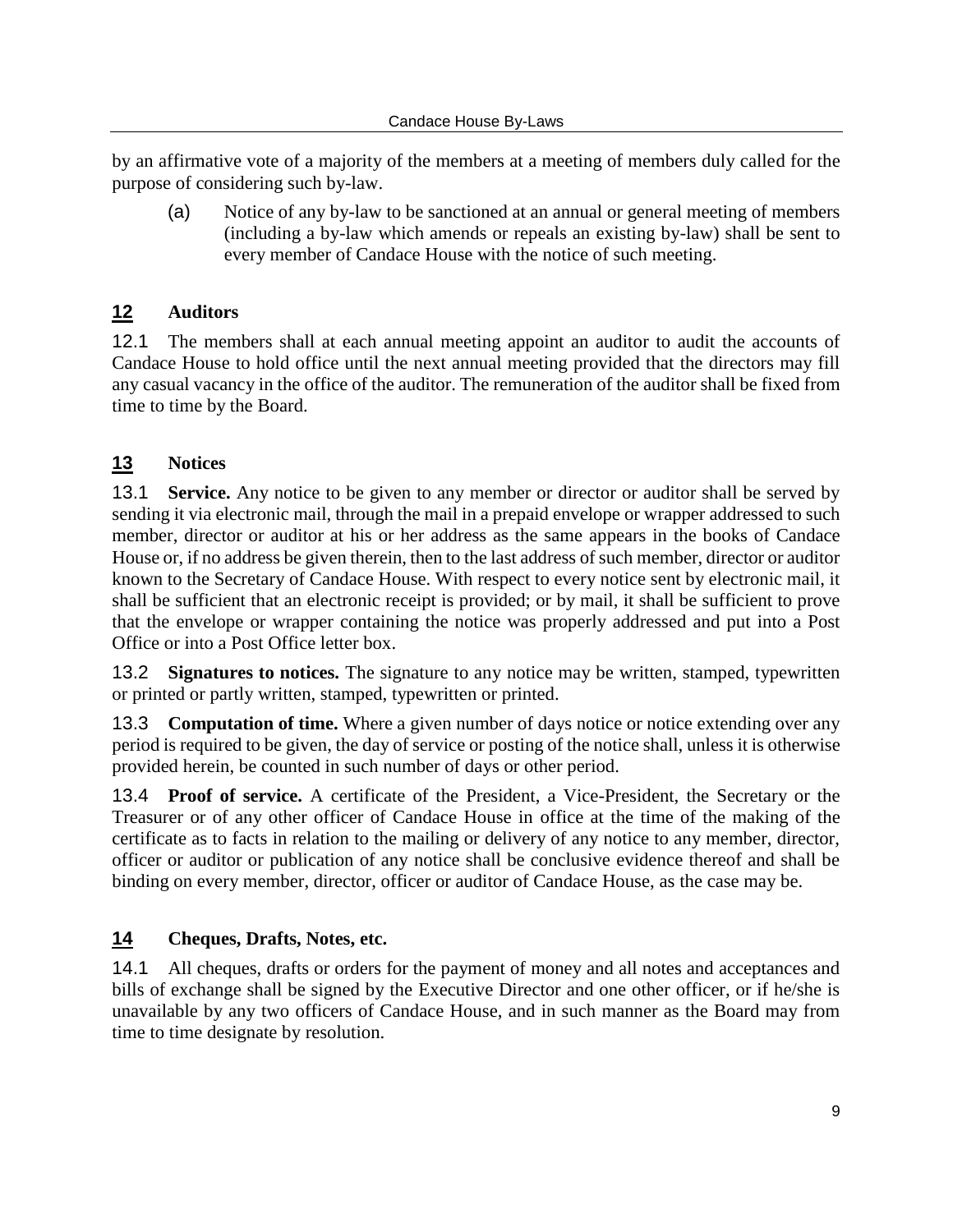## **15 Execution of Contracts, etc.**

15.1 Contracts, documents or instruments in writing requiring the signature of Candace House may be signed by (a) any officer of Candace House under seal or (b) by any two directors under seal, and all contracts, documents or instruments in writing so signed shall be binding upon Candace House without any further authorization or formality. The Board is authorized from time to time by resolution to appoint any officer or officers or any person or persons on behalf of Candace House either to sign contracts, documents or instruments in writing generally or to sign specific contracts, documents or instruments in writing.

15.2 The corporate seal of Candace House may when required be affixed to contracts, documents or instruments in writing signed as aforesaid, by any officer or officers, person or persons, appointed as aforesaid by resolution of the board of directors.

15.3 The term "contracts, documents or instruments in writing" as used herein shall include deeds, mortgages, hypotheses, charges, conveyances, transfers and assignments of property, real or personal, immovable or movable, agreements, releases, receipts and discharges for the payment of money or other obligations, conveyances, transfers and assignments of shares, bonds, debentures or other securities and all paper writings.

15.4 In particular, without limiting the generality of the foregoing, (i) the President or Vice-President, together with the Secretary or Assistant Secretary or (ii) any two directors are authorized to sell, assign, transfer, exchange, convert or convey any and all shares, bonds, debentures, rights, warrants or other securities owned by or registered in the name of Candace House and to sign and execute under the corporate seal of Candace House or otherwise all assignments, transfers, conveyances, powers of attorney and other instruments that may be necessary for the purpose of selling, assigning, transferring, exchanging, converting or conveying any such shares, bonds, debentures, rights, warrants or other securities.

# **16 Financial Year**

16.1 The Board may by resolution fix the financial year end of Candace House and the Board may from time to time by resolution change the financial year end of Candace House.

#### **17 Interpretation**

17.1 In all by-laws and special resolutions of Candace House, the singular shall include the plural and the plural the singular; the word "person" shall include firms and corporations, and the masculine shall include the feminine and the neuter. Whenever reference is made in any by-law or any special resolution of Candace House to any statute or section thereof, such reference shall be deemed to extend and apply to any amendment or re-enactment of such statute or section thereof, as the case may be.

WITNESS the corporate seal of Candace House.